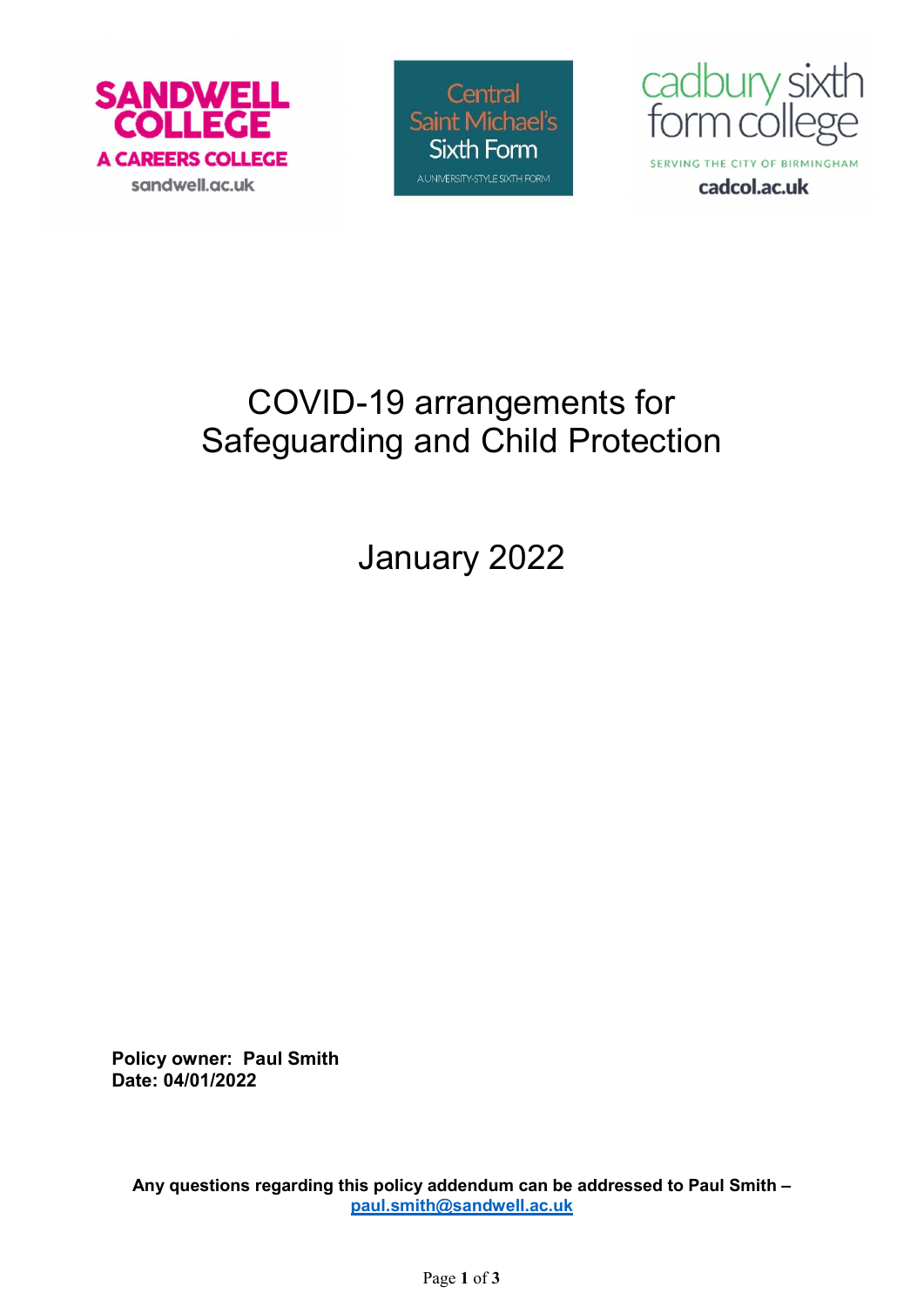## **Context**

The government continues to manage the risk of serious illness from the spread of the Covid19 virus. The Prime Minister announced on 27 November 2021 the temporary introduction of new measures as a result of the Omicron variant and on 8 December 2021 that Plan B, set out in the autumn and winter plan for 2021/22 was being enacted. As a result, these measures are reflected in the guidance for FE providers that was published on Sunday 2 January 2022.

COVID-19 continues to be a virus that we learn to live with and the imperative to reduce the disruption to children and young people's education remains.

The Sandwell College Child Protection and Safeguarding policy remains in place and this addendum provides an update on individual safeguarding arrangements in regards to supporting vulnerable students, safeguarding young people, mental health and wellbeing and off-site behaviour.

#### Supporting vulnerable students

Vulnerable students are those who:

- are assessed as being in need under section 17 of the Children Act 1989, including students who have a child in need plan, a child protection plan or who are a looked-after child
- have an EHC plan
- have been assessed as otherwise vulnerable by educational providers or local authorities (including children's social care services) - this includes:
- students on the edge of receiving support from children's social care services
- adopted children
- those at risk of becoming NEET
- those living in temporary accommodation
- those who are young carers
- those who may have difficulty engaging with remote education at home (for example due to a lack of devices or quiet space to study)
- care leavers
- others at the provider and local authority's discretion, including students who need to attend to receive support or manage risks to their mental health

In particular, young people with a social worker or EHC plans are expected to attend provision (subject to public health advice), because of their safeguarding and welfare needs.

Staff Action: - If vulnerable students do not attend, you should work together with the local authority and social worker (where applicable) to follow up with the parent or carer to explore the reason for absence and discuss their concerns